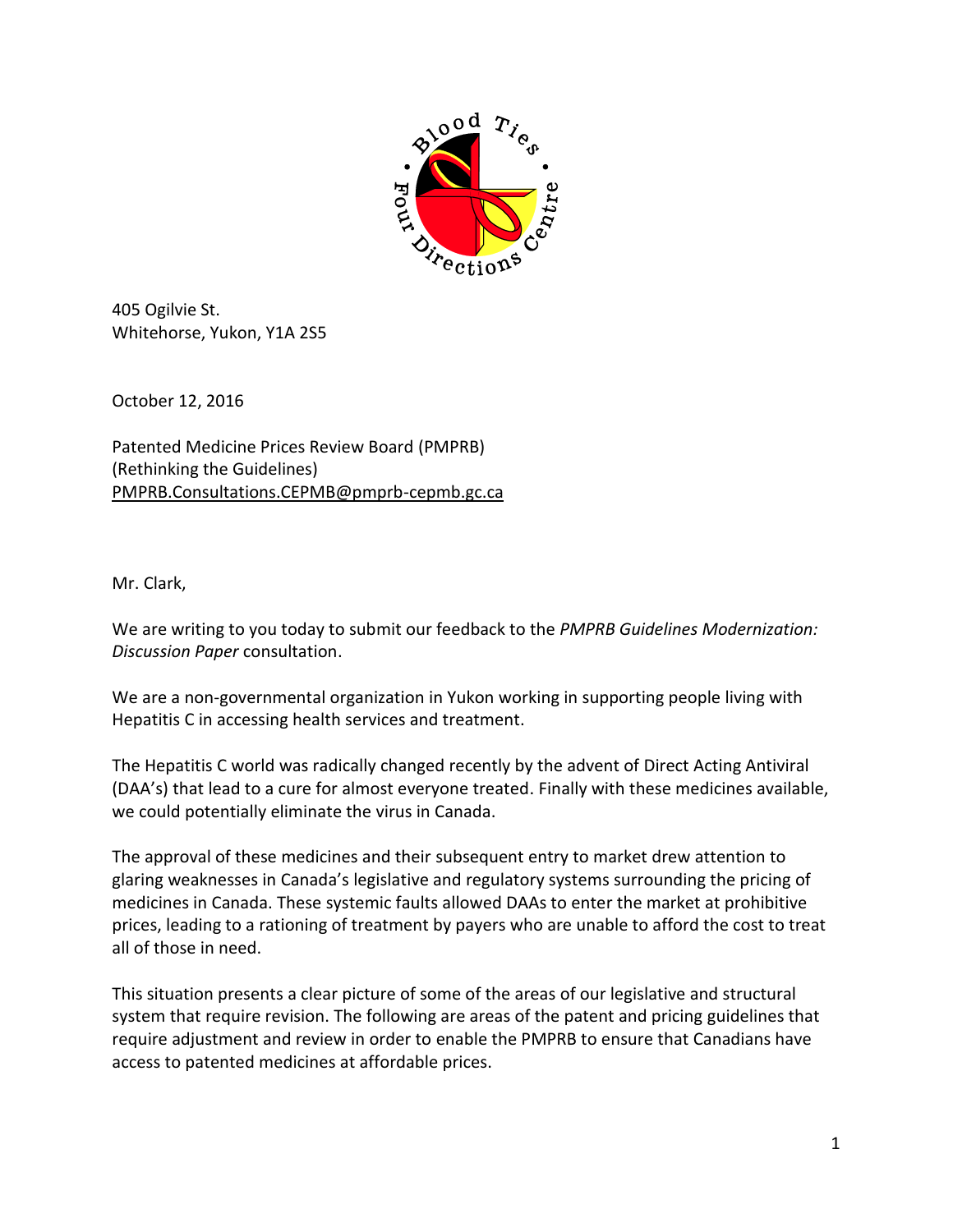# *Cost Effectiveness:*

Current cost-effectiveness analyses look primarily at the cost of treatment against the cost of no treatment on a patient-by-patient basis. When looked at this way, DAAs for HCV are costeffective even at very high prices.

The problem with this equation arises when a drug has the potential to treat an illness that affects a large number of people such as the estimated 250,000 living with HCV in Canada.

### **Our recommendation:**

 **The PMPRB must include factors such as the prevalence of an illness and the potential benefits to population-health when considering the cost-effectiveness and potential price of a drug.** 

#### *International Price Comparisons:*

The countries that comprise of the PMPRB7 were selected because they modelled pharmaceutical Research and Development (R&D) levels sought in Canada. Several of these countries consistently pay among the highest prices in the world for drugs. Using these countries as comparators has led to Canadians routinely paying among the highest patented drug prices in the world. Canada's R&D levels have not increased as promised.

#### **Our recommendations:**

## **When conducting an international examination of drug prices, Canada should look to countries who:**

- **are similar to Canada in factors such as in demographics, disease prevalence; budget and population health goals;**
- **have actual pharmaceutical R&D investments close to our own.**

#### *Domestic Price Comparisons:*

Currently any improvement upon previous treatments for an illness can lead to increasingly expensive drugs entering market. This practice is faulty in that it can lead to the presentation of incrementally improved drugs being priced at incrementally higher prices. In the case of recent breakthrough drugs for HCV, ceiling prices were established at higher prices than for the formerly best in class (already expensive) medicines that had been used to treat the illness. The massive improvement of the efficacy and reduction in toxicity of DAAs as compared to former HCV treatments meant the realistic prospect of treating all people living with HCV. Sadly, the high prices allowed for DAAs resulted in rationing of treatment and the establishment of strict eligibility restrictions being put in place by most payers.

A second difficulty in this practice is that prices being used for domestic comparisons are often not reflective of confidential discounts that have been established between industry and various payers. This leaves the PMPRB modelling to artificial prices thereby accepting inflated price ceilings for medicines.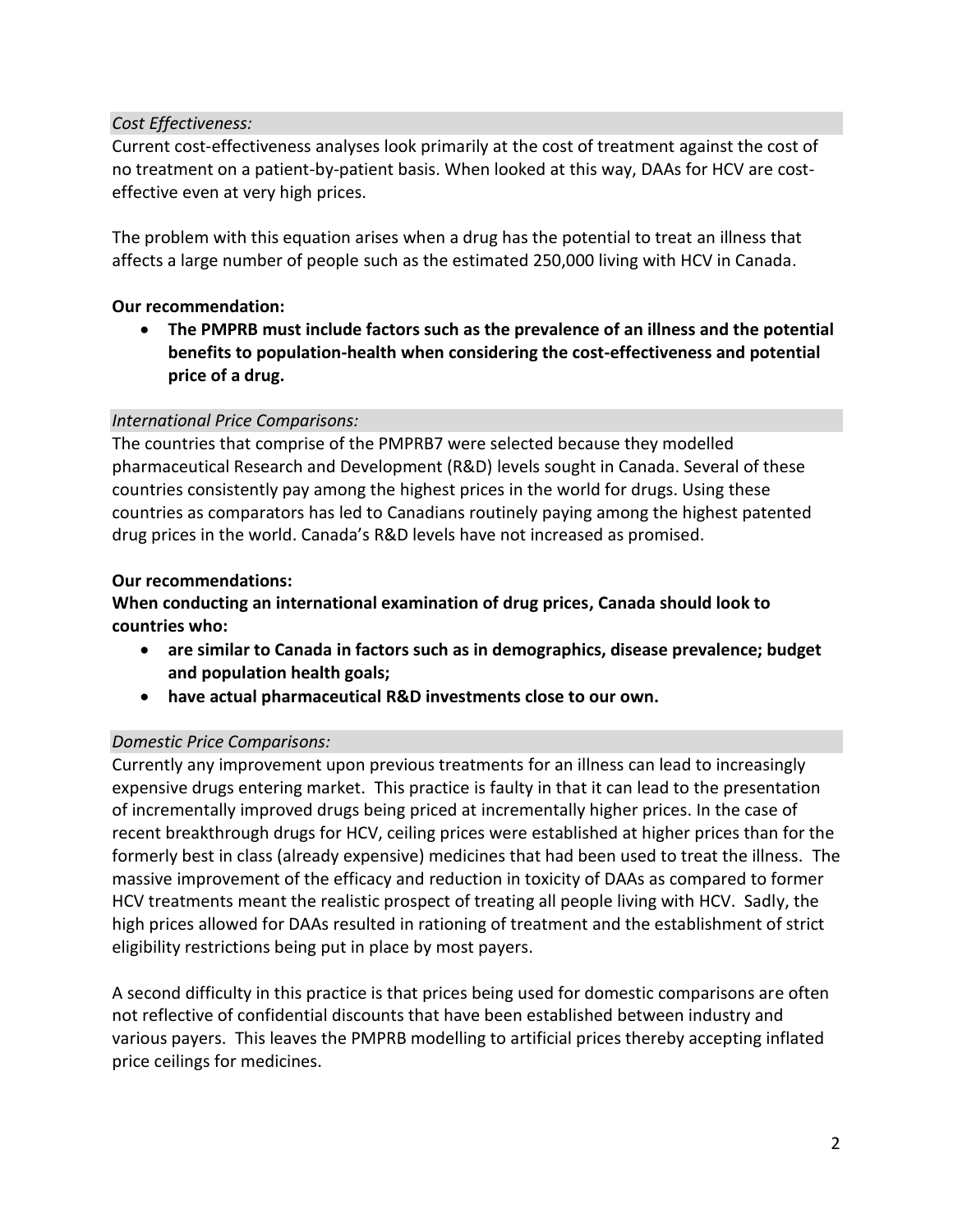**Our recommendations:**

- **The cost of new, improved treatments should be evaluated based on factors beyond the benchmark price established with older treatments. Some of these factors should include the prevalence of an illness; and a treatment's potential contribution to the improvement of population health.**
- **When domestic price comparisons are used, it is essential that they be based on actual prices rather than on inflated price ceilings.**

## *Industry Transparency:*

The lack of transparency by pharmaceutical companies contributes to ineffective and inefficient drug pricing and access systems in the country.

## **Our recommendations:**

- **The PMPRB must work with Federal and Provincial/Territorial and international parties to address and reduce disparities created by a lack of drug pricing transparency by industry.**
- **The PMPRB should consider ways to drive down ceiling prices established at the introduction of a drug to market thereby establishing a most realistic price point at the onset and dissuading the negotiation of discounted prices.**

## *Ability to Re-Bench:*

There are situations under which established drug prices might require a re-examination. The PMPRB is currently limited in its ability to do this.

# **Our recommendation:**

• **The PMPRB should be empowered with the ability to 're-bench' and re-evaluate the appropriateness of a drug's price (periodically, or under other circumstances such as the revision of indications surrounding a medicine, a re-evaluation of the prevalence of an illness, or the establishment of improved disease management practices).**

Addressing these factors will contribute to an improved drug pricing system that monitors and regulates drug prices keeping patients and population health top of mind. It is essential in this review that both transparency and flexibility be emphasized and ensured. We must be able to operate under guidelines that are fair, and that can be understood by all but that also are adaptable and able to respond to market and societal evolution and change.